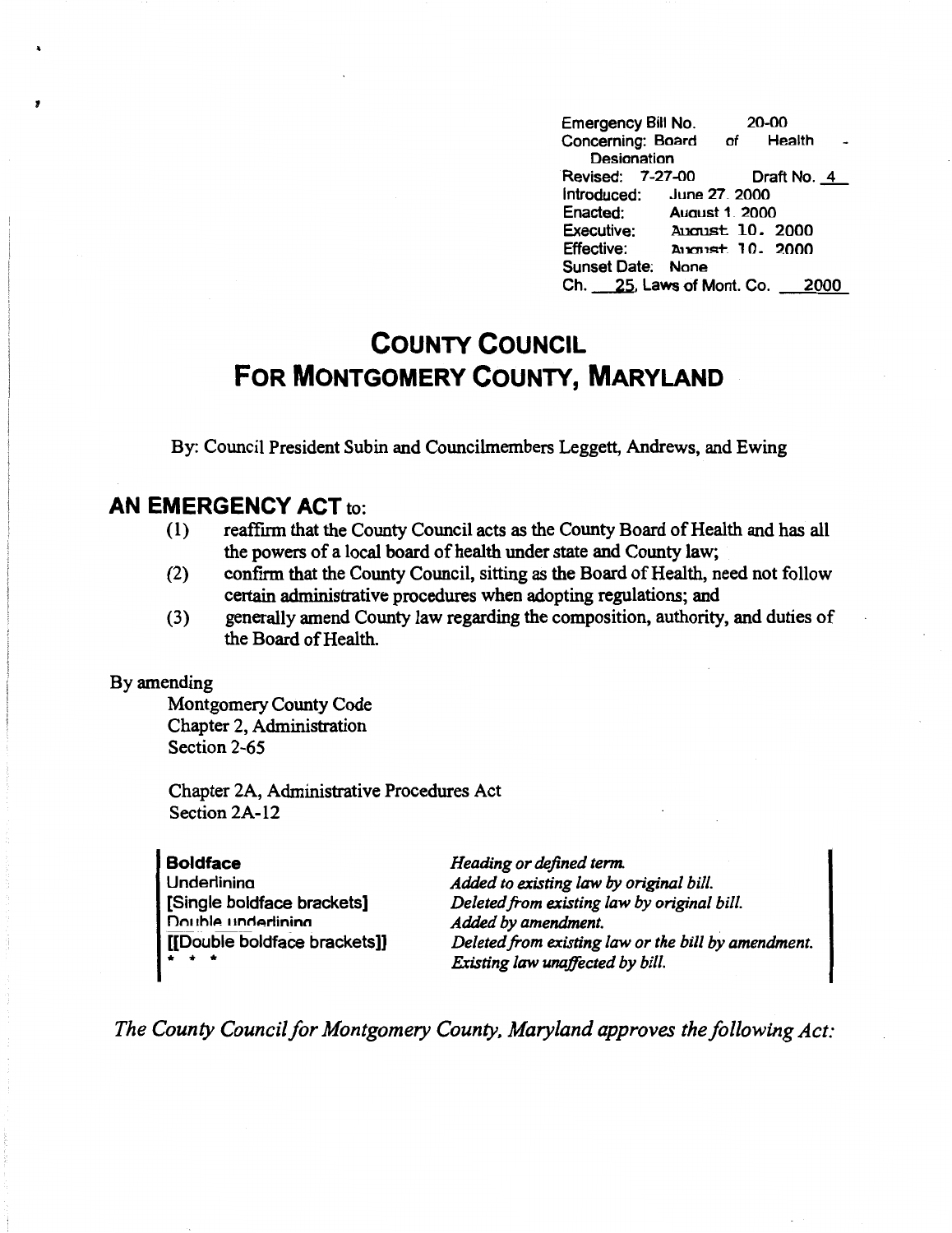$\bar{r}$ 

 $\mathbf{r}$ 

 $\epsilon^{\rm V}_{\rm eff}$ 

| 1  |                                                                                      | Sec. 1. Sections 2-65 and 2A-12 are amended as follows:                      |
|----|--------------------------------------------------------------------------------------|------------------------------------------------------------------------------|
| 2  | $2 - 65.$                                                                            | Board of health [created] designated.                                        |
| 3  | [There is hereby established a county board of health which shall have and           |                                                                              |
| 4  | exercise all the powers of a local board of health as provided in article Health-    |                                                                              |
| 5  | General, title 3, subtitle 2, Annotated Code of Maryland, 1957, as amended. The      |                                                                              |
| 6  | county council is hereby designated as the county board of health.                   |                                                                              |
| 7  | (a)                                                                                  | <u>The County Council is, and may act as, the County Board of Health.</u>    |
| 8  | <u>(b)</u>                                                                           | When meeting as the Board of Health, the County Council has all the          |
| 9  |                                                                                      | powers delegated to a local board of health under State and County           |
| 10 |                                                                                      | <u>law.</u>                                                                  |
| 11 | $\Omega$                                                                             | The County Council meeting as the Board of Health, may adopt any             |
| 12 |                                                                                      | regulation which a local board of health is authorized to adopt.             |
| 13 |                                                                                      | Before it adonts a regulation, the Board must hold a nublic hearing          |
| 14 |                                                                                      | after giving reasonable notice, as specified in the Council Rules of         |
| 15 |                                                                                      | Procedure, to each municinality in the County and the nublic.                |
| 16 | 2A-12.                                                                               | [Declaration of policy and legislative intent] Policy and scope of           |
| 17 | <b>Article.</b>                                                                      |                                                                              |
| 18 | (a)                                                                                  | <i>Purpose</i> . It is the purpose of this Article to prescribe a single and |
| 19 |                                                                                      | consistent procedure for the adoption, review and repeal of                  |
| 20 |                                                                                      | regulations, and to provide a uniform procedure for their public             |
| 21 |                                                                                      | notification and compilation.                                                |
| 22 | (b)                                                                                  | Scope. Unless otherwise provided, this Article applies to all                |
| 23 |                                                                                      | regulations. However, this Article does not apply to the County              |
| 24 |                                                                                      | Council. meeting as the Board of Health, when it adopts a regulation.        |
| 25 | Sec. 2. Emergency Effective Date. The Council declares that an                       |                                                                              |
| 26 | emergency exists and that this legislation is necessary for the immediate protection |                                                                              |
| 27 | of the public health and safety. This Act takes effect on the date on which it       |                                                                              |

 $\mathcal{L}_{\mathcal{A}}$ 

 $\ddot{\phantom{a}}$ 

 $\ddot{\phantom{a}}$ 

-2-